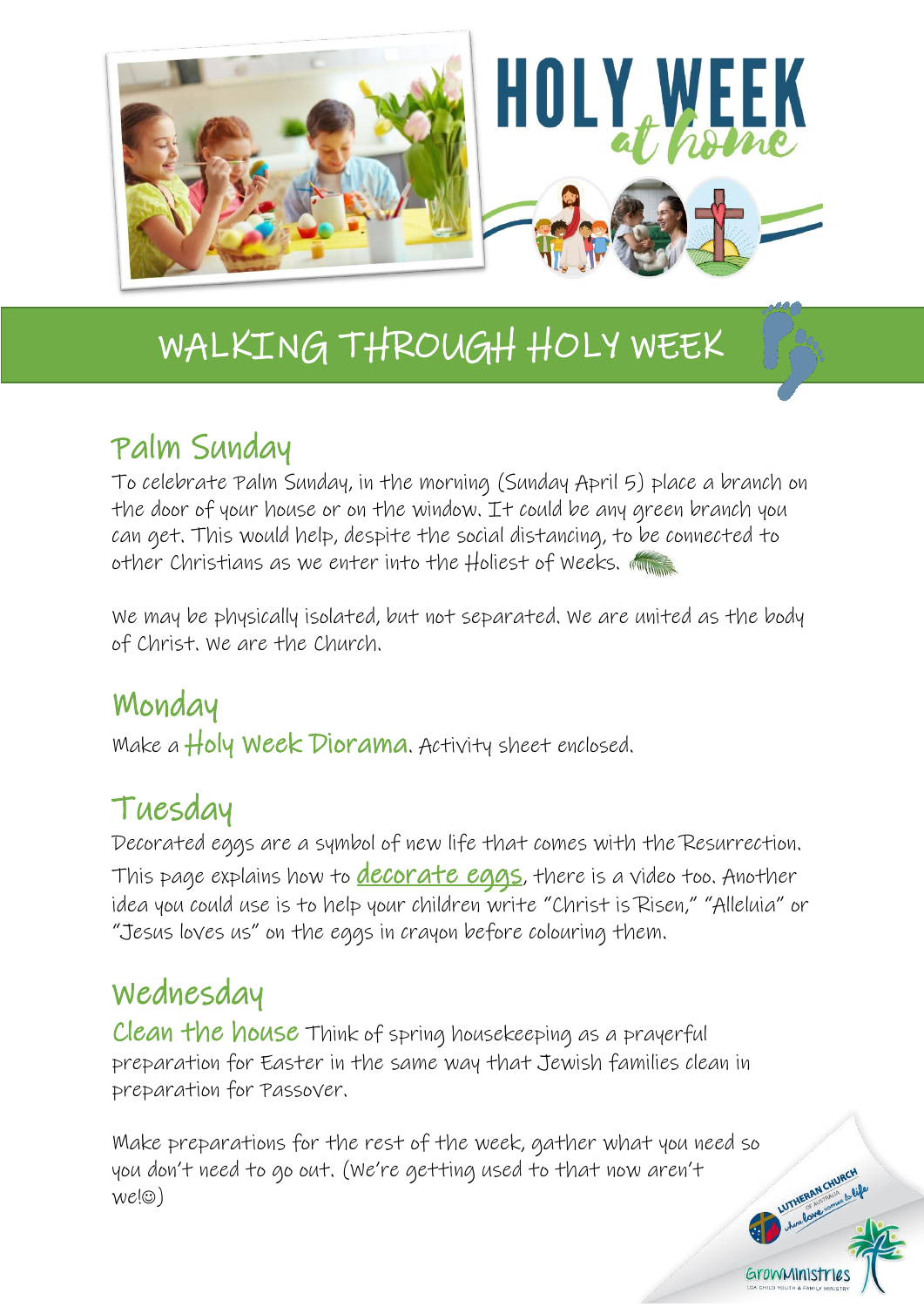

### Maundy Thursday

j

Each year more Christians are drawn to celebrate Passover, the feast commemorating the departure of the Israelites from slavery (read about it in Exodus 12). Jesus had come to Jerusalem to celebrate and was actually crucified on Passover Day. He is the fulfilment of this tradition, as our own Passover Lamb.

Prepare for a **Christian Passover Meal** on Thursday night.

### Foot washing

This Maundy Thursday event speaks volumes about Jesus's desire for us to serve. Read John 13. Wrap a towel around your waist, as Jesus did, and wash your children's feet. Your lives might never be the same.

## Good Friday

Observe the 3 hours on Good Friday when Jesus was on the cross - Jesus hung on the cross for three hours before he died. Historically, this is observed from noon to 3pm on Good Friday with a time of silence. Turn off electronics, sit in the silence, pray. Observe these three hours, remembering the sacrifice Jesus made for you.

Maybe you could **wear black** today as a sign of mourning.

Good Friday is a traditional day of fasting in many churches. Whether it's your church tradition or not, take this as a day to fast in some way. Good Friday is the day we remember the crucifixion of Jesus, the day he died. So, it should be a day of solemn remembrance of the great sacrifice Jesus made for us. Mourn the loss, imagine a "Good Friday world" without Jesus, and take time to repent of your own sins. LUTHERAN CHURCH

GrowMinistria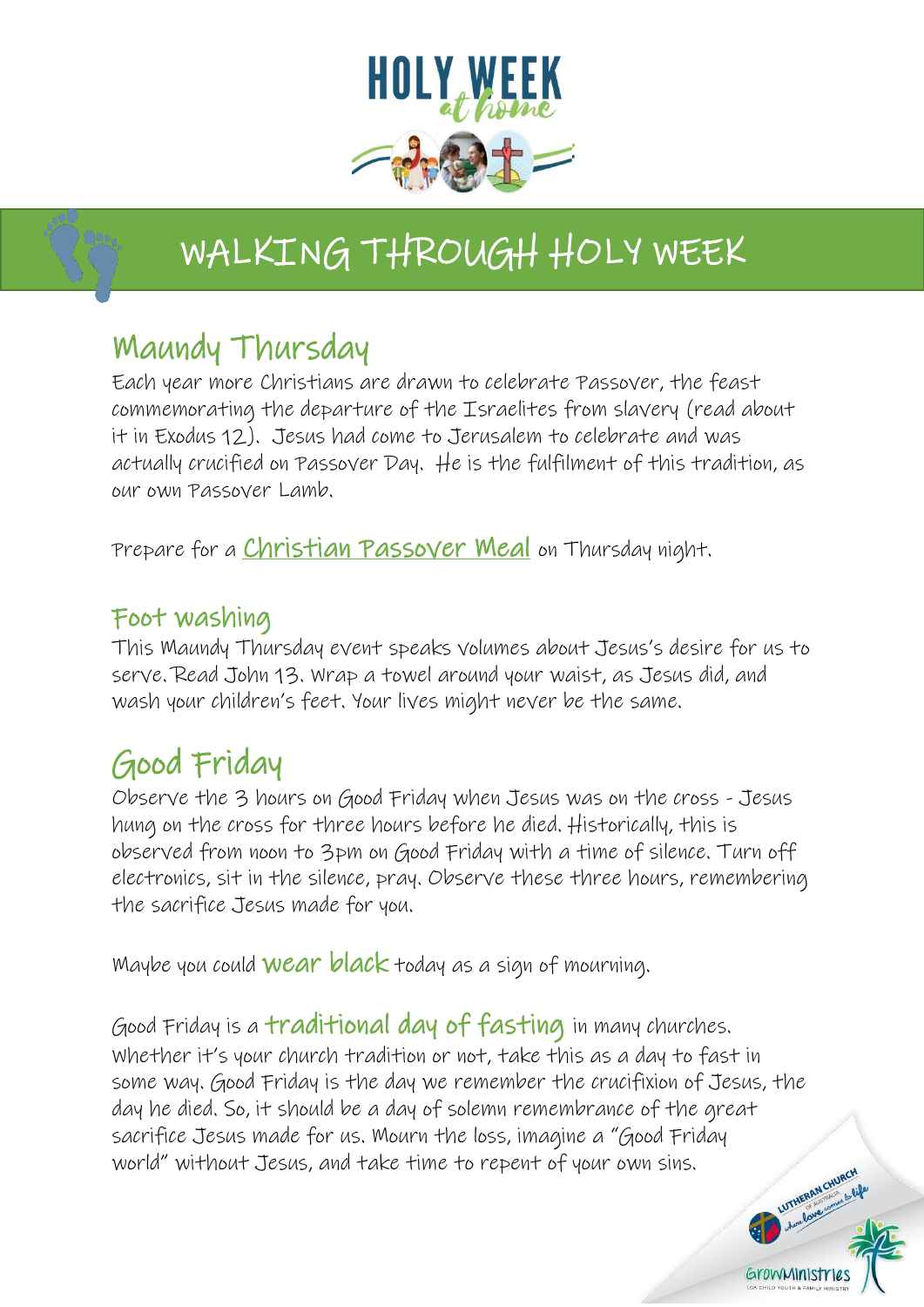

## Easter Saturday

### Keep Saturday Solemn

Holy Saturday marks the day Jesus spent in the tomb, so keep this day solemn and observant. It's a day to sit at the tomb of Jesus and wait expectantly for his return, mourning his death and reflecting on his great sacrifice.

Turn off electronics, limit activities, and imagine a day without Jesus. Experience the deep grief of the disciples who thought Jesus was gone forever and didn't yet understand the prophecy.

This may be hard with already stir-crazy kids at home, so consider setting aside even an hour or two of silence and reflection. Maybe go for a walk or sit outside. Talk about what life would be like without Jesus in the world.

### The Passion

Watch Mel Gibson's portrayal of Jesus's last hours with older children (warning: graphic but realistic violence).

If your children are younger, watch the Jesus Film Project's beautifully-crafted evangelical movie, scripted only with words from the Gospel of Luke.